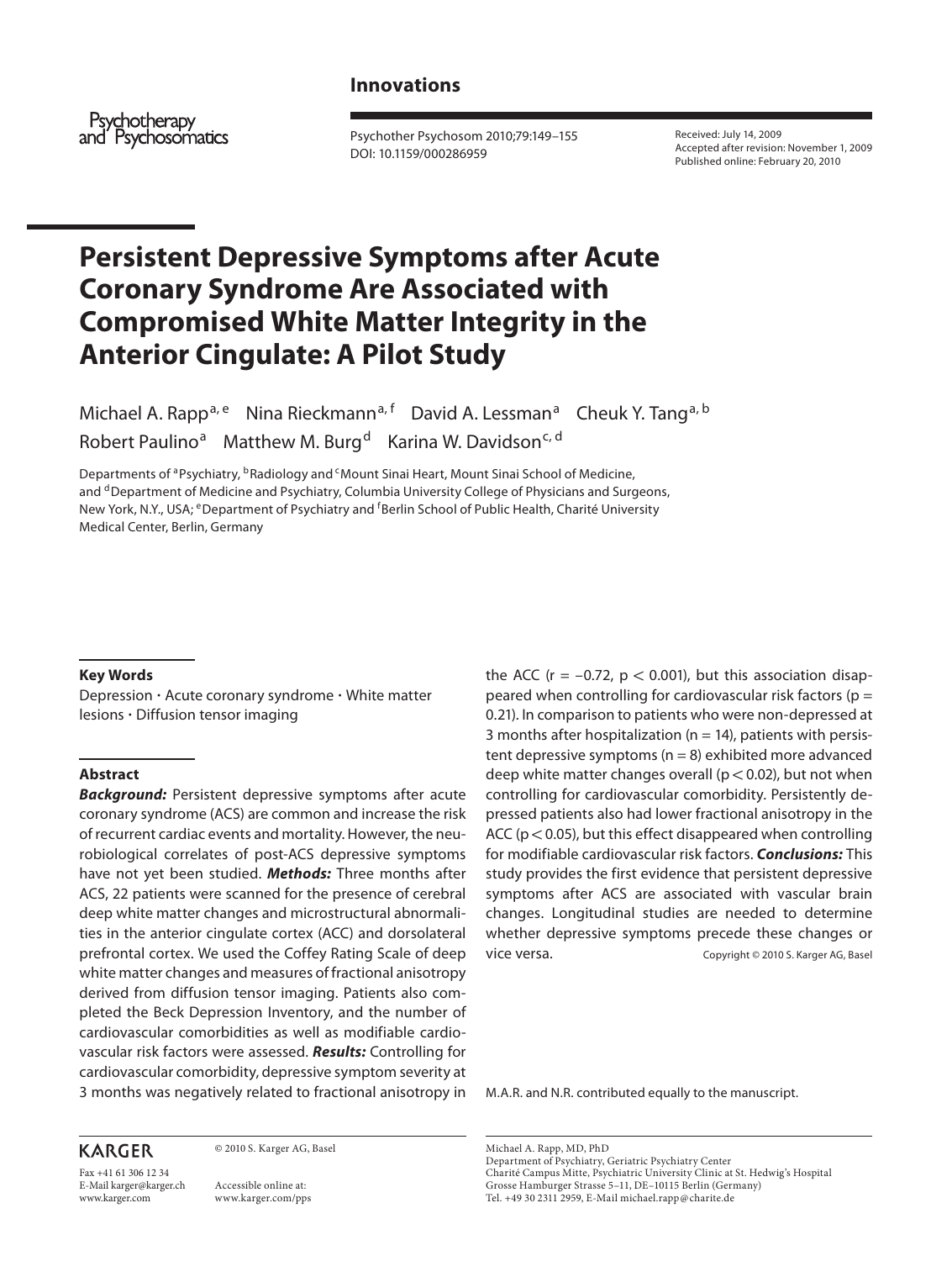## **Introduction**

 Structural MRI studies in elderly patients with vascular depression [1, 2] have reported increased deep white matter lesions  $[3, 4]$ ; however, white matter changes have also been reported in elderly patients with depression onset at an earlier age [5], and may extend to younger age groups [6] . Specifically, white matter changes in the anterior cingulate circuit [7], and the dorsolateral prefrontal cortex (DLPFC) have been identified in vascular depression  $[3, 4, 6-8]$ . These brain areas have been implicated in emotional regulation in humans [9], suggesting a direct link between the structural changes caused by vascular lesions and subsequent negative mood states.

 After acute coronary syndrome (ACS), depressive symptoms are common [10, 11]. In several studies and 2 meta-analyses, depressive symptoms emerged as reliable predictors of subsequent all-cause mortality as well as rehospitalization for cardiac events, even at low levels of depression [12–14]. This relationship follows a dose-response fashion – the more severe the depressive symptoms, the higher the risk [15] – and there is some evidence that patients with depressive symptoms that persist across several months appear to be at highest risk for poor outcomes [12, 16, 17].

 Several biological correlates of depression and vascular disease have been proposed to explain the risk conferred by persistently elevated depressive symptoms [for review, see 18], including elevated inflammatory markers [19] and dysregulation of the hypothalamic-pituitary-adrenal axis with subsequent changes in autonomic cardiac function [20]. However, the neurobiological correlates of post-ACS depressive symptoms have not yet been studied empirically. Studies showing a high comorbidity between cardiovascular disease and depression – in which about 30% of patients experience elevated depressive symptoms after an ACS and 20% have major depressive disorder [21] – suggest that at least in some patients, depressive symptoms may be of vascular origin. Using MRI, vascular lesions have traditionally been assessed using standardized rating scales [22] that quantify vascular changes at the macrostructural level. An alternative method is diffusion tensor imaging, which employs MRI techniques to measure alterations in brain tissue microstructure  $[23]$ .

 We explored the relationship between depressive symptoms after an ACS (assessed at hospitalization and after 3 months) and macro- and microstructural abnormalities in the brain (assessed 3 months after the ACS). Specifically, we assessed the relationship between the severity of depressive symptoms and measures of fractional anisotropy in the anterior cingulate cortex (ACC) and DLPFC, and the extent of deep white matter hyperintensities. We further compared post-ACS patients who had persistently elevated depressive symptoms to those who had no or only transient depressive symptoms on the same measures.

## **Methods**

## Participants

 Participants were a subsample of the Coronary Psychosocial Evaluation Studies (COPES) that included a consecutive sample of ACS patients who were admitted to the coronary care units of 3 university hospitals between May 1, 2003 and June 13, 2005. Diagnosis of ACS was determined by research criteria [for details, see 24]. Patients were included in the study if they met pre-specified depressive symptom levels according to the Beck Depression Inventory (BDI [13]), i.e. scores  $\geq 10$  or  $\lt$  5. A BDI score of 10 or higher indicates elevated depressive symptoms, and has been associated with increased mortality and recurrent cardiac event risk after ACS [11].

 Patients were recruited after Institutional Review Board approval and informed consent. Recruitment for the MRI substudy took place at the Mount Sinai site only; of the 189 patients enrolled at the site, only 36 (19%) agreed to take part in the MRI study at 3 months. Of these, 14 participants were excluded because of metallic implants other than cardiac stents ( $n = 2$ ), claustrophobia  $(n = 2)$ , active alcohol or substance abuse  $(n = 2)$ , cognitive impairment as indicated by a Mini-Mental State Examination (MMSE [25]) score <24 (n = 1), scanner downtime >4 weeks (n = 3), and poor data quality ( $n = 3$ ). The remaining sample ( $n = 22$ ) did not differ from the parent sample in terms of age, sex, ethnicity, BMI, smoking, the number of cardiovascular diagnoses, and depression history (all  $p > 0.21$ ).

## Clinical Variables

 At baseline, within 1 week of hospitalization for ACS, patients completed a demographic form assessing age, sex, and ethnicity. Height and weight were measured, and their smoking status assessed (never smoked vs. ever smoked vs. non-smoker; in pack years). They were administered the MMSE [25] and the BDI [26]. The BDI was re-administered 3 months after enrollment. Patients who had a score of  $\geq 10$  on the BDI at both baseline (in hospital) and after 3 months were considered 'persistently depressed'.

 All participants also underwent a semi-structured diagnostic interview (Depression Interview and Structured Hamilton [27] ) to determine the presence of major and minor depressive disorder according to the DSM-IV criteria, including lifetime history of depressive illness [28]. Previous cardiovascular and metabolic diagnoses (history of peripheral vascular disease, hypercholesterolemia, diabetes, recurrent angina, history of hypertension, congestive heart failure) were collected from medical charts and summed. Severity of the index ACS was coded according to clinical criteria [29] as unstable angina, ST-segment elevation myocardial infarction, and non-ST-segment elevation myocardial infarction. Treatment of the index ACS episode was assessed in 5 catego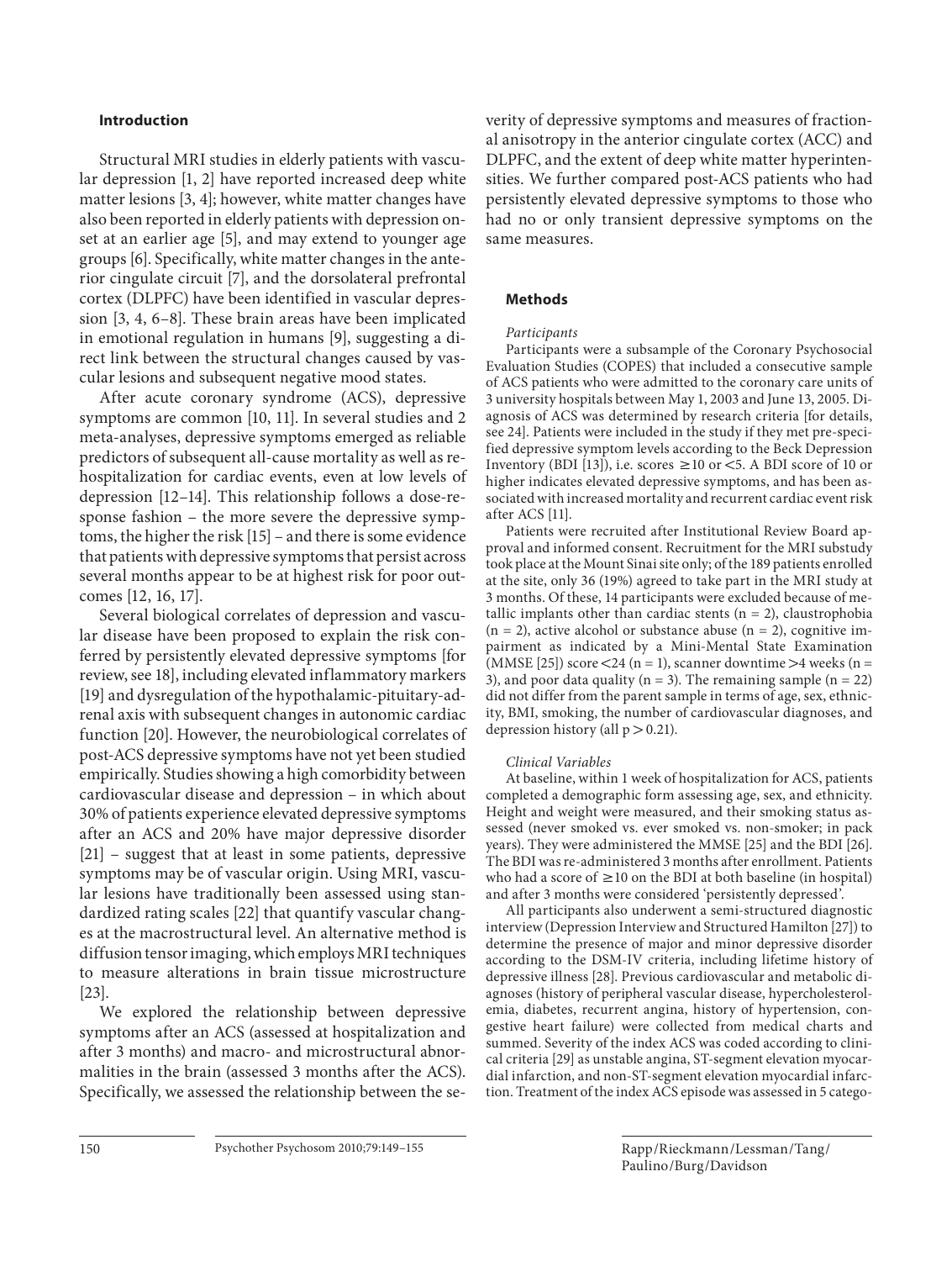ries (no treatment; cardiac catheterization; thrombolysis; coronary artery bypass graft; other). The course of the index ACS during the first 3 months was coded dichotomously as a function of the number of clinical interventions (emergency room visits; hospitalizations; cardiac catheterization; thrombolysis; coronary artery bypass graft; other) needed during the follow-up period  $(0 = no in$ tervention needed; 1 = one or more interventions needed).

## MRI Procedures

 Scanning was performed using a 1.5-T Siemens Vision Scanner at the Mount Sinai School of Medicine. Patients received an MPRAGE (3D-magnetization-prepared rapidly acquired gradient echo) scan [repetition time (TR) = 2,500 ms, echo time  $(TE) = 4.38$  ms, matrix = 256  $\times$  256, field of view (FOV) = 210 mm, number of excitations (NEX) = 1, slice thickness =  $0.8$  mm, 208 slices, no gap, inversion time  $(TI) = 1,100$  msl, a fast dual-spin echo scan (TR = 6,250 ms, TE = 14/96 ms, matrix = 256  $\times$  256,  $FOV = 210$  mm, slice thickness =  $3$  mm,  $45$  slices, no gap), a FLAIR (fluid-attenuated inversion recovery) scan (TR =  $8,340$  ms, TE = 2,500 ms, matrix =  $320 \times 320$ , FOV = 230 mm, NEX = 1, slice thickness = 3 mm, 40 slices, no gap), and a diffusion tensor scan  $(TR = 5,100 \text{ ms}, TE = 80 \text{ ms}, matrix = 128 \times 128, FOV = 220 \text{ mm},$  $NEX = 7$ , slice thickness = 3 mm, 40 slices, no gap,  $b = 1,250$ s/mm<sup>2</sup>). Twelve diffusion sensitization directions were used.

#### Coffey Scale

 The Coffey classification system [22] was used to describe the extent of deep white matter hyperintensities on anatomical scans. This grading system rates deep white matter lesions on a 4-point scale (absent, punctuate, confluent, or large). Two raters (M.A.R., D.A.L.), who were blinded to group membership, rated the scans. Inter-rater reliability was satisfactory ( $r = 0.83$ ).

#### Image Processing

 In-house software (CYT) was used to compute the anisotropy and vector maps. MEDx v3.4.3 software (Medical Numerics Inc., Sterling, Va., USA) was used to inspect and define regions of interest (ROIs) in the ACC and DLPFC on the fractional anisotropy images. Two adjacent axial planes were selected to contain the same voxel locations. ROI dimensions for the fractional anisotropy images were set to  $3 \times 3$ . Each 3 ROIs were placed in ACC and DLPFC. Fractional anisotropy values of the white matter underlying each ROI were averaged for each area and extracted. Fractional anisotropy data were missing for 3 patients (2 did not complete scanning, 1 due to accidental data loss).

#### Statistical Analyses

The  $\chi^2$  test for categorical variables and t test for continuous variables were used to assess depression group differences in descriptive variables and covariates. The associations between depression severity, depression groups, and Coffey scores were examined using non-parametric statistics (Kendall's tau<sub>b</sub> and  $\chi^2$ test). For non-parametric analyses of covariance, we used a logistic regression approach to control for covariates at each dichotomous category step (e.g. for the Coffey scale, absent vs. punctuate, punctuate vs. confluent, and confluent vs. large) and then compared the residuals as a function of depression group using  $\chi^2$  tests [for a similar approach, see 30]. Fractional anisotropy measures were treated as continuous variables; bivariate Pearson correlations were used to assess the relation between fractional anisotropy measures and depressive symptom severity, and hierarchical linear regression was used to control for potential covariates. Univariate ANOVA was used to assess depression group differences in fractional anisotropy measures; analysis of covariance was used to control for covariates. Two-tailed tests of significance were employed with  $\alpha$  set at <0.05. All analyses were performed using statistical software (SPSS Inc., Chicago, Ill., USA).

## **Results**

## Demographic and Clinical Characteristics

The overall study group  $(n = 22)$  comprised 9 women (40.9%) and 13 men, with a mean age of 56.09 years  $(SD = 9.53)$ . At baseline, 16 patients had significant depressive symptoms, and 6 were non-depressed. Eight patients remained persistently depressed after 3 months (BDI score  $\geq$ 10), the other 14 remained non-depressed or remitted to a BDI score  $\leq 10$  by 3 months. No patient developed new significant depressive symptoms during that time.

 Table 1 displays the demographic characteristics of persistently depressed patients in comparison to patients without depression or those with transient depressive symptoms only.

## White Matter Lesions (Coffey Scale)

 Depressive symptoms at 3 months were significantly correlated with white matter lesions ( $\tau$  = 0.41, p < 0.02). A similar albeit weaker and non-significant correlation was observed for depressive symptoms at baseline ( $\tau$  =  $0.20, p = 0.24$ .

 Patients with persistent depressive symptoms exhibited more advanced deep white matter changes, as assessed by the Coffey Scale, compared to post-ACS patients with no or transient depressive symptoms ( $\chi^2$  = 5.25, d.f. = 1, p < 0.02; fig. 1). This difference remained significant when adjusting for age, sex, ethnicity, BMI, and smoking status  $(\chi^2 = 4.47, d.f. = 1, p < 0.03)$ . When controlling for the number of cardiovascular diagnoses, including diabetes, however, this effect diminished ( $p = 0.31$ ). Neither the type of treatment ( $p = 0.34$ ) nor the severity ( $p = 0.18$ ) nor the course ( $p = 0.48$ ) of the ACS index episode had an effect on deep white matter changes. In addition, the presence versus absence of a lifetime history of depression did not have an effect on deep white matter changes ( $p = 0.21$ ).

## Fractional Anisotropy in the ACC and the Dorsolateral Prefrontal Circuit

 Fractional anisotropy in the ACC was significantly related to depression severity at 3 months ( $r = -0.72$ ,  $p <$ 0.001; fig. 2). This association remained significant when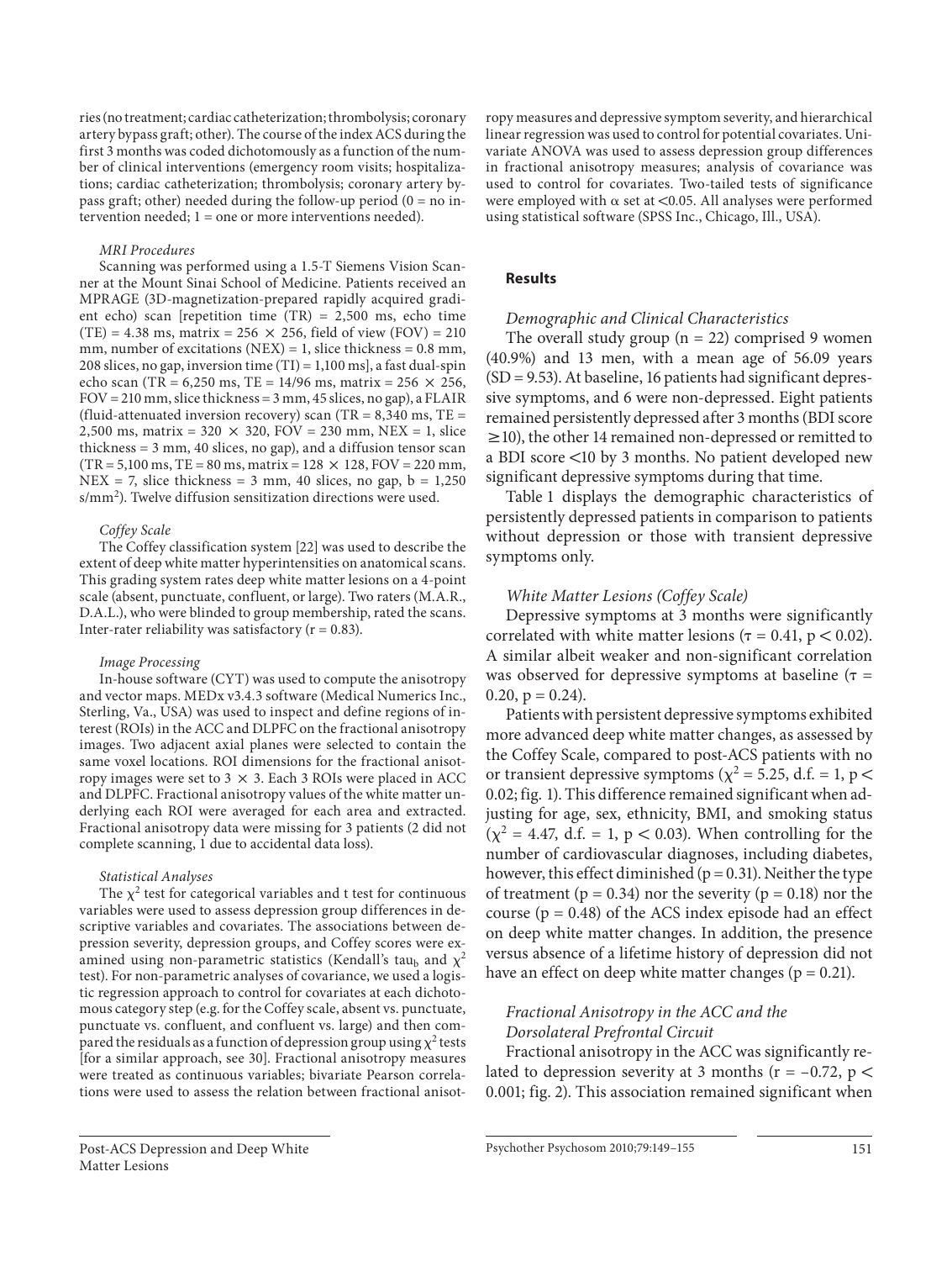

**Fig. 1.** Deep white matter lesions as a function of depressive symptom stability 3 months after ACS.



**Fig. 2.** Relationship between depression severity and fractional anisotropy in the ACC at 3 months after ACS. Three patients are missing fractional anisotropy data (n = 19, see 'Methods').

|                                                        | No/transient depressive<br>symptoms $(n = 14)$ | Persistent depressive<br>symptoms $(n = 8)$ | p       |
|--------------------------------------------------------|------------------------------------------------|---------------------------------------------|---------|
| Age, years                                             | $56.14 \pm 10.60$                              | $56.0 \pm 8.0$                              | 0.97    |
| Females                                                | 4(28.6)                                        | 5(62.5)                                     | 0.19    |
| Hispanic                                               | 3(21.4)                                        | 5(62.5)                                     | 0.08    |
| Smoking, pack years                                    | $21.94 \pm 18.49$                              | $24.60 \pm 36.89$                           | 0.85    |
| MMSE score                                             | $29.79 \pm 0.43$                               | $29.13 \pm 1.25$                            | 0.08    |
| Previous cardiovascular diagnoses (including diabetes) | $3.15 \pm 4.86$                                | $2.63 \pm 1.23$                             | 0.77    |
| Index ACS                                              |                                                |                                             |         |
| Unstable angina                                        | 6(42.9)                                        | 5(62.5)                                     |         |
| Non-ST-segment elevation myocardial infarction         | 2(14.3)                                        | 2(25.0)                                     |         |
| ST-segment elevation myocardial infarction             | 6(42.9)                                        | 1(12.5)                                     | 0.34    |
| Treatment of index ACS                                 |                                                |                                             |         |
| Catheterization                                        | 9(64.3)                                        | 4(50.0)                                     |         |
| Thrombolysis                                           | 4(28.6)                                        | 3(37.5)                                     |         |
| Coronary artery bypass surgery                         | 1(7.1)                                         | 0(0.0)                                      |         |
| Other                                                  | 0(0.0)                                         | 1(12.5)                                     | 0.62    |
| Interventions needed in first 3 months after ACS       | 11(78.6)                                       | 7(87.5)                                     | 0.60    |
| Body mass index                                        | $26.34 \pm 2.4$                                | $32.86 \pm 5.34$                            | 0.001   |
| BDI score at 3 months                                  | $2.86 \pm 2.89$                                | $16.88 \pm 3.60$                            | < 0.001 |
| Depressive disorder status at 3 months                 |                                                |                                             |         |
| Minor depression                                       | $\mathbf{0}$                                   | 5(62.5)                                     | < 0.001 |
| Major depressive episode                               | $\theta$                                       | 2(25.0)                                     |         |
| History of depression                                  | 7(50.0)                                        | 7(50.0)                                     | 0.67    |

**Table 1.** Demographic and clinical characteristics of patients with no/transient depressive symptoms and patients with persistent depressive symptoms

Data represent means  $\pm$  SD or n (%).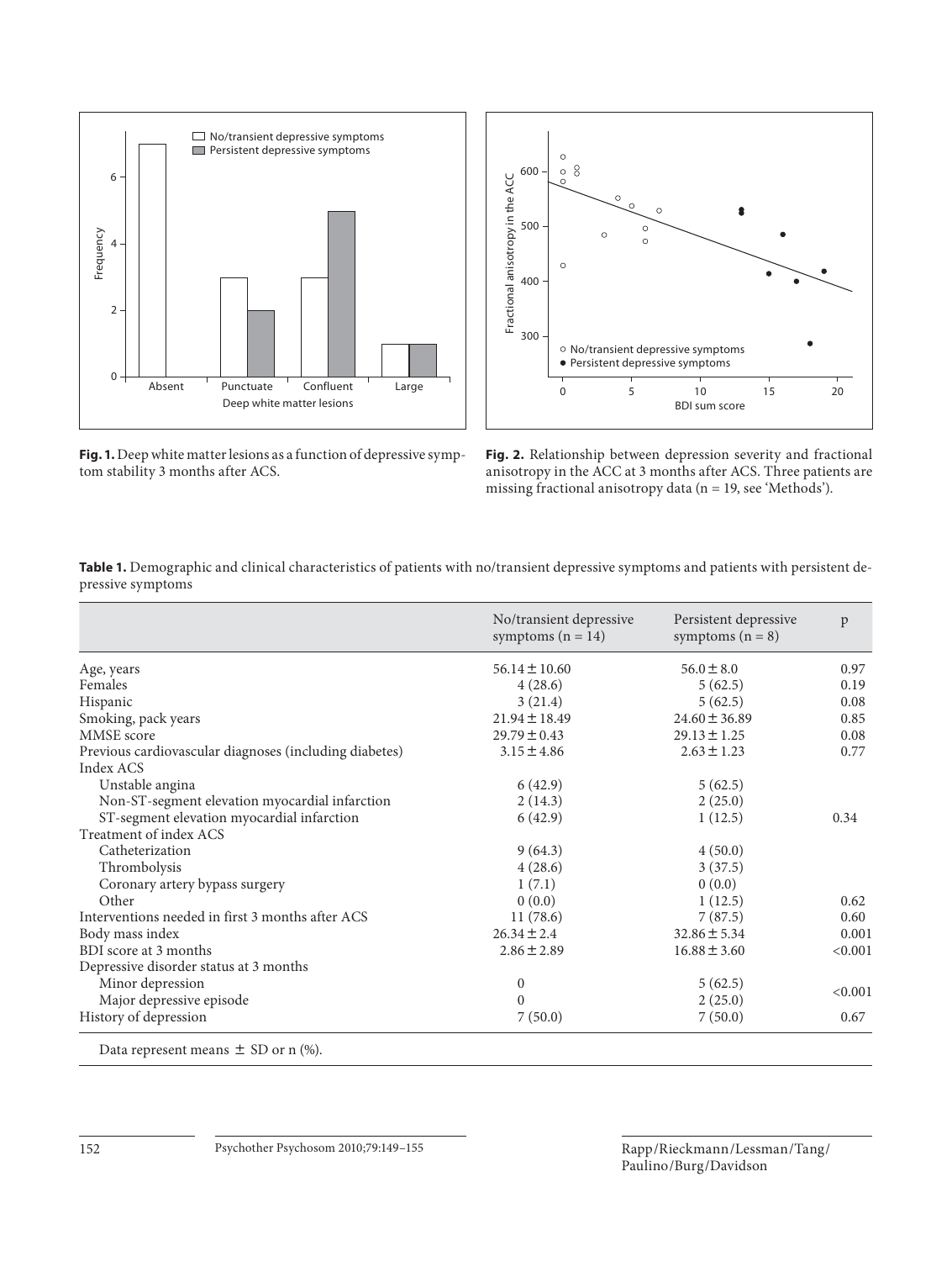controlling for sex, ethnicity, smoking status, body mass index, and number of cardiovascular diagnoses ( $\beta$  =  $-0.66$ ,  $p < 0.05$ ). Fractional anisotropy in the ACC was not, however, significantly related to depressive symptom severity at baseline ( $r = -0.23$ ,  $p = 0.34$ ). Neither the type of treatment, nor the severity, nor the course of the ACS index episode had an effect on fractional anisotropy in the ACC (all  $p > 0.32$ ) or DLPFC (all  $p > 0.53$ ). In addition, the presence versus absence of a lifetime history of depression did not have an effect on fractional anisotropy ( $p =$ 0.27).

 In comparison to patients with no or only transient depressive symptoms, patients with persistent depressive symptoms had significantly lower fractional anisotropy in the ACC (F<sub>1, 17</sub> = 9.74, p < 0.01,  $\eta^2$  = 0.36). This difference remained significant when controlling for age, sex, ethnicity, and the number of vascular diagnoses, including diabetes, and the severity, course, and treatment of the index ACS ( $F_{6, 13} = 5.29$ ,  $p < 0.05$ ,  $\eta^2 = 0.31$ ), but disappeared when controlling for modifiable risk factors of BMI and smoking in pack years ( $p = 0.28$ ). There was no association between depressive symptom severity or depression group and lower fractional anisotropy in the DLPFC ( $p = 0.46$  and 0.97, respectively).

## **Discussion**

 We found distinct differences in macrostructural deep white matter changes in post-ACS patients as assessed by semi-quantitative ratings (Coffey Scale [22] ) as a function of depressive symptom severity and persistence after 3 months. This difference remained significant when controlling for modifiable risk factors, but disappeared when controlling for the number of cardiovascular diseases. Furthermore, we found a significant relationship between fractional anisotropy, reflecting microstructural changes in the ACC, and depressive symptom severity and persistence. This association remained significant when controlling for cardiovascular diseases; however, when controlling for modifiable risk factors, this association was not significant anymore.

 Our findings show that depression after ACS is associated with vascular brain lesions in an area critical to the pathophysiology of depression [7–9] , suggesting that in some patients, post-ACS depression is related to vascular lesions consistent with models of vascular depression [1, 2] and earlier findings of depression persistence in the presence of vascular brain changes, both on the microstructural [7, 8] and the macrostructural [2–4] levels. We propose that white matter changes on the micro- and macrostructural levels may both contribute to depression vulnerability [11] in post-ACS patients, may perpetuate depression beyond adjustment processes after ACS [12, 13] , and may be a critical biomarker for the depression-mortality association reported after ACS [11–16] . Our findings suggest that the severity of cardiovascular disease mediates the association between depression and macrostructural changes, whereas modifiable risk factors mediate the association between depression and microstructural changes. However, it has to be noted that directional causality cannot be inferred from our data, and there is indeed evidence that depression may precede cerebrovascular lesions and risk factors [31, 32].

 Several limitations have to be considered. First, we cannot rule out the possibility that other biological mechanisms, such as inflammatory response [19] and dysregulation of the hypothalamic-pituitary-adrenal axis with subsequent changes in autonomic cardiac function [20], may be related to vascular changes in post-ACS depression, since we lack these data in our study. Second, the extent of cerebrovascular lesions could be related to the severity of cardiovascular comorbidities, but we lack specific data on the severity of these diagnoses in our sample. Treatment of the index ACS, however, including the use of stenting, did not explain the observed differences in cerebrovascular lesions in our study. Third, this study is limited by its small sample size and limited number of patients with major depressive disorder. This did not allow us to examine the contribution of specific depressive disorder subtypes that have recently been shown to predict post-ACS mortality and event recurrence, such as the distinction between incident and recurrent major depressive episode [33, 34]. In that realm, the study provides only preliminary data and is of pilot nature.

 Given the finding that cardiovascular diagnoses account for a significant amount of variance in macrostructural (deep white matter) changes, while cardiovascular risk factors account for a significant amount of variance in microstructural changes (fractional anisotropy), one may speculate that modifiable risk factors may have a specific impact on microstructural changes associated with persistent depression. Recently, it has been proposed that depressive symptomatology lies along a continuum of subsyndromal and prodromal stages of depressive disorders [35] . In light of our finding of an association between cerebrovascular lesions and depressive symptomatology, even below the threshold for major depressive disorder [26], such a continuum may well be related to

Psychother Psychosom 2010;79:149–155 153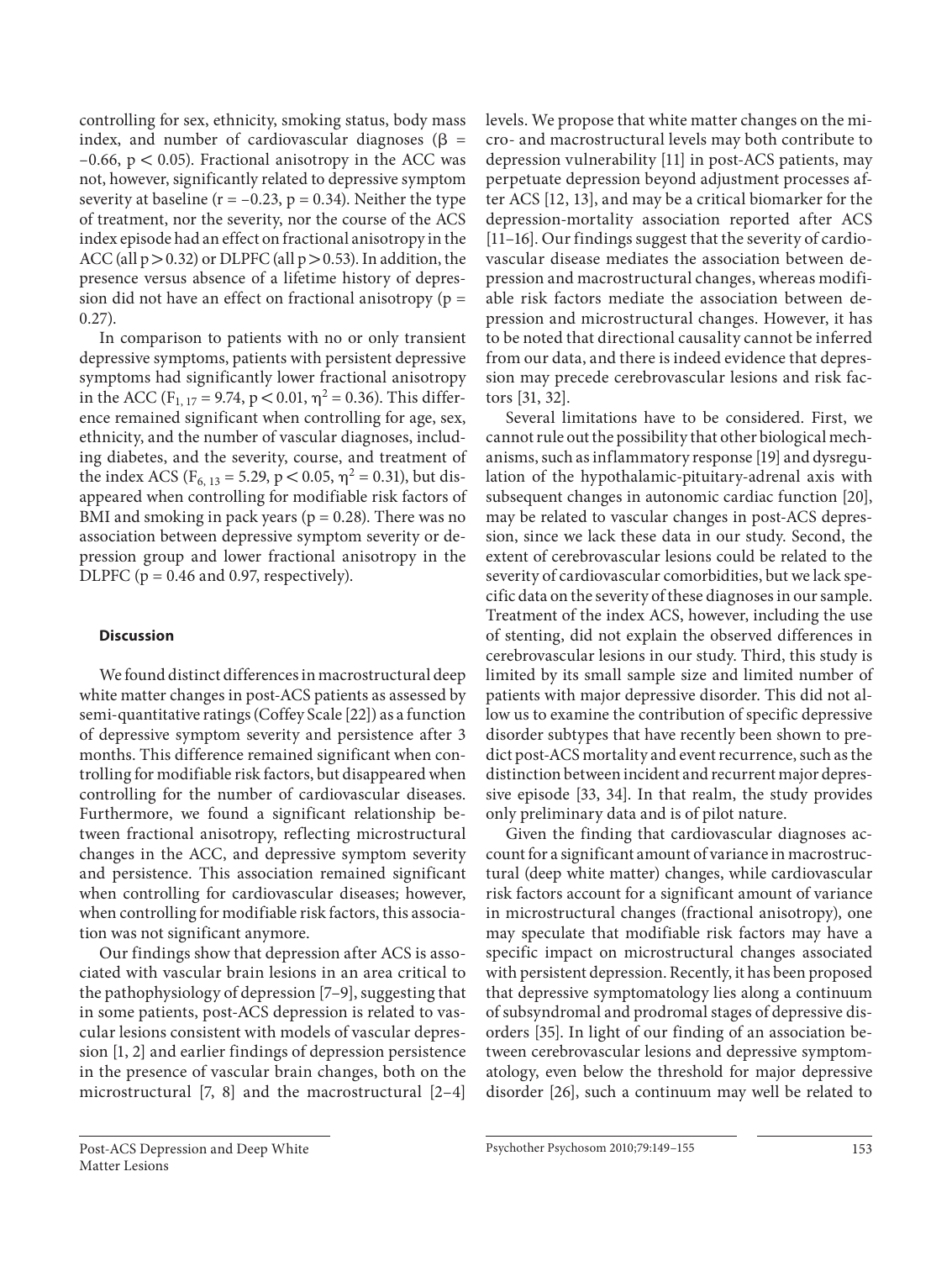continuous alterations on a neurobiological level. Furthermore, it has been suggested that residual symptoms of depression may be especially amenable to non-pharmacological interventions beyond pharmacological treatment effects [36], and this insight may be especially valuable in the study of post-ACS depression, since additional factors – such as medication adherence [37], lifestyle adaptations to mitigate behavioral risk factors, and adherence to other preventive measures – may strongly depend upon individually tailored non-pharmacological interventions in this population [38].

 Despite its preliminary nature, this study establishes post-ACS depressive symptoms as 'vascular' depression [1, 2] consistent with deep white matter hyperintensities and microstructural white matter abnormalities in the ACC. The identification of the neurobiological correlates of post-ACS depression can guide further investigation

aimed at enhancing therapeutic interventions and disentangling causal mechanisms in the relationship between depression and cardiovascular disease.

## **Acknowledgments and Conflict of Interest**

 This work was supported by grants HC-25197, HL-76857, and HL-84034 from the National Heart, Lung, and Blood Institute, Bethesda, Md., USA, and by grant No. UL1 RR024156 from the National Center for Research Resources (NCRR; www.ncrr.nih. gov), a component of the National Institutes of Health (NIH) and NIH Roadmap for Medical Research. This report is solely the responsibility of the authors, and does not necessarily represent the official view of NCRR or NIH. Information on Re-engineering the Clinical Research Enterprise can be obtained from http://nihroadmap.nih.gov/clinicalresearch/overview-translational.asp.

 M.A.R. has received speaker honoraria and compensation from Janssen Cilag AG, Glaxo Smith Kline, Inc., and Servier, Inc.

## **References**

- 1 Alexopoulos GS, Meyers BS, Young RC, Campbell S, Silbersweig D, Charlson M: 'Vascular depression' hypothesis. Arch Gen Psychiatry 1997;54:915–922.
- 2 Krishnan KR, Hays JC, Blazer DG: MRI-defined vascular depression. Am J Psychiatry 1997;154:497–501.
- 3 de Groot JC, de Leeuw FE, Oudkerk M, Hofman A, Jolles J, Breteler MM: Cerebral white matter lesions and depressive symptoms in elderly adults. Arch Gen Psychiatry 2000;57: 1071–1076.
- 4 Taylor WD, MacFall JR, Payne ME, Mc-Quoid DR, Steffens DC, Provenzale JM, Krishnan RR: Greater MRI lesion volumes in elderly depressed subjects than in control subjects. Psychiatry Res 2005;139:1–7.
- 5 Kumar A, Bilker W, Jin Z, Udupa J, Gottlieb G: Age of onset of depression and quantitative neuroanatomic measures: absence of specific correlates. Psychiatry Res 1999;91:  $101 - 110$ .
- 6 Hickie I, Scott E, Mitchell P, Wilhelm K, Austin MP, Bennett B: Subcortical hyperintensities on magnetic resonance imaging: clinical correlates and prognostic significance in patients with severe depression. Biol Psychiatry 1995;37:151–160.
- 7 Bae JN, MacFall JR, Krishnan KR, Payne ME, Steffens DC, Taylor WD: Dorsolateral prefrontal cortex and anterior cingulate cortex white matter alterations in late-life depression. Biol Psychiatry 2006; 60: 1356– 1363.
- 8 Murphy CF, Gunning-Dixon FM, Hoptman MJ, Lim KO, Ardekani B, Shields JK, Hrabe J, Kanellopoulos D, Shanmugham BR, Alexopoulos GS: White-matter integrity predicts Stroop performance in patients with geriatric depression. Biol Psychiatry 2007;61:1007–1010.
- 9 Mayberg HS: Limbic-cortical dysregulation: a proposed model of depression. J Neuropsychiatry Clin Neurosci 1997;9:471–481.
- 10 Davidson KW, Kupfer DJ, Bigger JT, Califf RM, Carney RM, Coyne JC, Czajkowski SM, Frank E, Frasure-Smith N, Freedland KE, Froelicher ES, Glassman AH, Katon WJ, Kaufmann PG, Kessler RC, Kraemer HC, Krishnan KR, Lespérance F, Rieckmann N, Sheps DS, Suls JM, National Heart, Lung, and Blood Institute Working Group: Assessment and treatment of depression in patients with cardiovascular disease: National Heart, Lung, and Blood Institute Working Group Report. Ann Behav Med 2006;32:121–126.
- 11 Rieckmann N, Burg MM, Gerin W, Chaplin WF, Clemow L, Davidson KW: Depression vulnerabilities in patients with different levels of depressive symptoms after acute coronary syndromes. Psychother Psychosom 2006;75:353–361.
- 12 Lespérance F, Frasure-Smith N, Talajic M, Bourassa MG: Five-year risk of cardiac mortality in relation to initial severity and oneyear changes in depression symptoms after myocardial infarction. Circulation 2002; 105:1049–1053.
- 13 van Melle JP, de Jonge P, Spijkerman TA, Tijssen JG, Ormel J, van Veldhuisen DJ, van den Brink RH, van den Berg MP: Prognostic association of depression following myocardial infarction with mortality and cardiovascular events: a meta-analysis. Psychosom Med 2004;66:814–822.
- 14 Nicholson A, Kuper H, Hemingway H: Depression as an aetiologic and prognostic factor in coronary heart disease: a metaanalysis of 6362 events among 146 538 participants in 54 observational studies. Eur Heart J 2006;27:2763–2774.
- 15 Thombs BD, Ziegelstein RC, Stewart DE, Abbey SE, Parakh K, Grace SL: Usefulness of persistent symptoms of depression to predict physical health status 12 months after an acute coronary syndrome. Am J Cardiol 2008;101:15–19.
- 16 Rafanelli C, Roncuzzi R, Milaneschi Y, Tomba E, Colistro MC, Pancaldi LG, Di Pasquale G: Stressful life events, depression and demoralization as risk factors for acute coronary heart disease. Psychother Psychosom 2005;74:179–184.
- 17 Parashar S, Rumsfeld JS, Spertus JA, Reid KJ, Wenger NK, Krumholz HM, Amin A, Weintraub WS, Lichtman J, Dawood N, Vaccarino V: Time course of depression and outcome of myocardial infarction. Arch Intern Med 2006;166:2035–2043.
- 18 Carney RM, Freedland KE: Treatment-resistant depression and mortality after acute coronary syndrome. Am J Psychiatry 2009; 166:410–417.